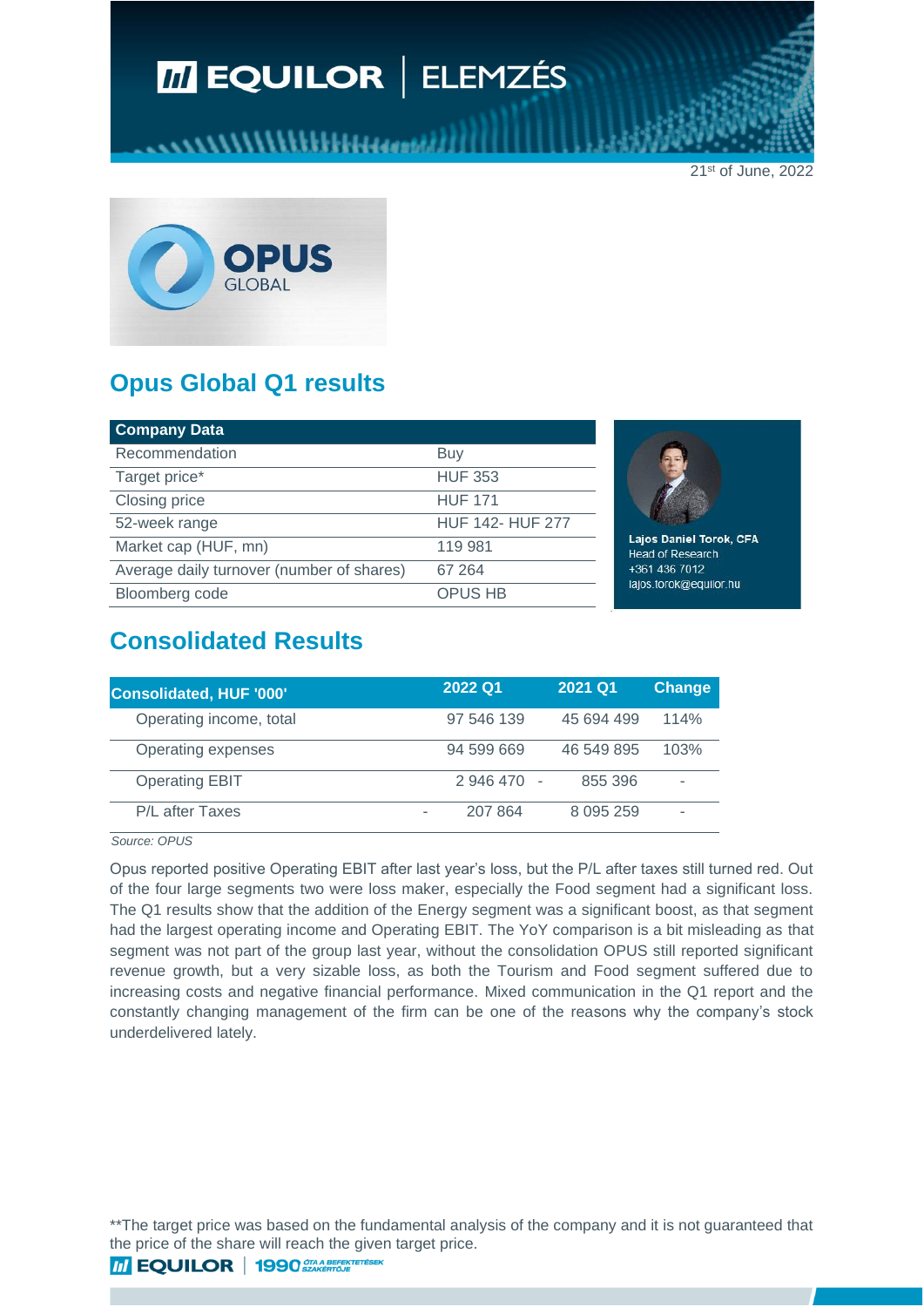#### **Industry Segment**

| Industry, HUF '000'     | 2022 Q1     | 2021 Q1    | <b>Change</b> |
|-------------------------|-------------|------------|---------------|
| Operating income, total | 30 089 424  | 27 540 339 | 9%            |
| Operating expenses      | 28 416 897  | 27 402 195 | 4%            |
| <b>Operating EBIT</b>   | 1 672 527   | 138 144    | $1111\%$      |
| P/L after Taxes         | 1 146 117 - | 168 151    |               |

*Source: OPUS*

The industry segment improved its operation as total operating income increased by 9% YoY, while costs increased by only 4% YoY resulting in a significant boost to margins. The bad news is that it is possible that Q1 was the bright spot for the segment, as constructions are expected to stagnate in 2022 due to the adverse effects of the war. A decline in government orders is likely, due to the conflict over EU funds, thus the infrastructure construction, civil engineering, road and rail divisions may stagnate. The management is still optimistic about housing construction, renovation, logistics, agricultural and industrial constructions; they expect a slight increase. The increasing raw material costs and labor shortages are also reasons for concern for the rest of the year.

The heavy industry subsegment produced significantly less units, as Wamsler decided to discontinue the production of low-cost, low-value added equipment and now focuses on higher quality and more expensive units.

### **Tourism Segment**

| Tourism, HUF '000'      | 2022 Q1       | 2021 Q1   | <b>Change</b> |
|-------------------------|---------------|-----------|---------------|
| Operating income, total | 5 141 364     | 759 517   | 577%          |
| Operating expenses      | 6 0 0 5 9 1 1 | 2 068 315 | 190%          |
| <b>Operating EBIT</b>   | 864 547 -     | 1 308 798 | ۰             |
| P/L after Taxes         | $1451658 -$   | 1 435 747 |               |

*Source: OPUS*

The tourism segment reported mixed numbers and the management's communication related to the segment is not clear. The improving income is no surprise as 2022 is probably less likely effected by Covid-19 lockdowns compared to last year, but it seems that expenses are also increasing. The key will be Q2 and Q3 of 2022 when full capacity is expected (except for the renovations). Management claimed that they achieved better number's than their expectations, but it is hard to verify, as those were not published previously. The segment had a significant loss on the financial operations, but details were not shared in the report. The acquisition of Hotel Eger & Park strengthens the portfolio in the Bükk region and fits well in the previous strategy. The renovations are under way and on schedule.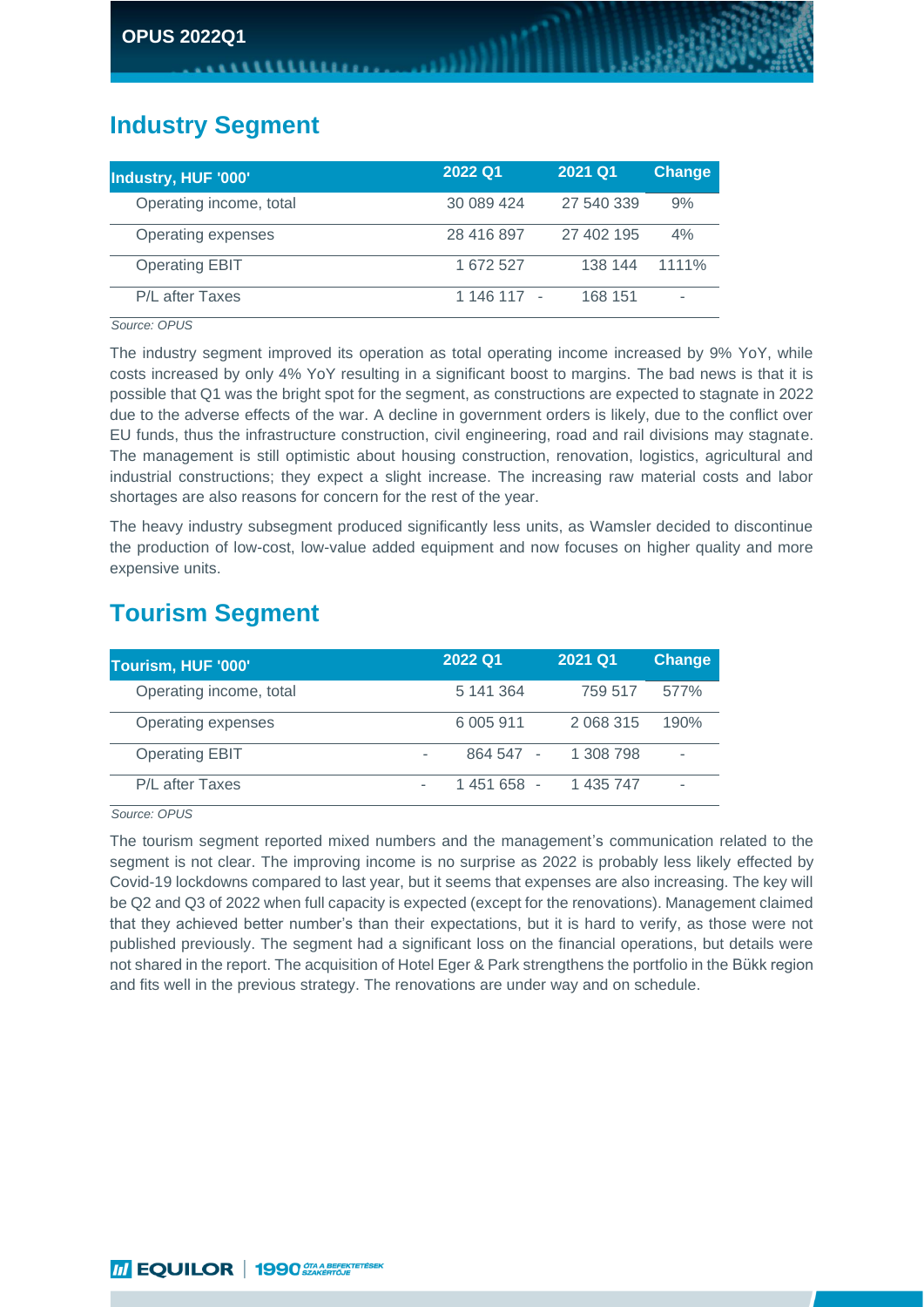# **Agricultural and Food segment**

| <b>Agricultural and Food segment, HUF</b><br><b>''000'</b> |   | 2022 Q1     | 2021 Q1    | <b>Change</b> |
|------------------------------------------------------------|---|-------------|------------|---------------|
| Operating income, total                                    |   | 26 420 041  | 18 633 789 | 42%           |
| Operating expenses                                         |   | 29 787 540  | 17 882 494 | 67%           |
| <b>Operating EBIT</b>                                      | ٠ | 3 367 499   | 751 295    | ۰             |
| P/L after Taxes                                            | ۰ | 4 216 295 - | 15 351     |               |

*Source: OPUS*

In terms of the agricultural and food segment there were mainly two issues that negatively impacted the first quarter of 2022. The severe lack of rainfall in Q1 significantly hampered the growth of arable crops and autumn sowings which was mixed with a minor frost damage occurred in April. Drastic increases in the input material prices (fertilizer, pesticides and seeds) and energy prices partially driven by the war in Ukraine negatively impacted the segment profitability. In the market for finished products the price consolidation continued, the wheat prices showed a year-on-year increase of 82 percent, while maize prices rose by 55 percent in Q1. The sale of both the main product and by-product increased by 45% vs last year. Export to EU countries is responsible for around 74% of the revenue of the food segment

Regarding the financial performance of the segment the revenue grew to HUF 26.42 bn during Q1, which represents a 42% YoY growth, which was driven by increased factory output and food prices increases, which are expected the grow further in the upcoming months. The operating cost grew to HUF 29.79 bn which is a 67% growth YoY driven by increase in the price of raw materials and energy prices. The loss after taxes grew to HUF 4.2 bn due to higher expenses and the negative effect of the financial operations.

## **Energy Segment**

| Energy, HUF '000'       | 2022 Q1     | 2021 Q1 | <b>Change</b> |
|-------------------------|-------------|---------|---------------|
| Operating income, total | 37 680 973  |         |               |
| Operating expenses      | 31 994 620  | 56      |               |
| <b>Operating EBIT</b>   | $5686353 -$ | 56      |               |
| P/L after Taxes         | 4 0 27 1 38 | 10 015  |               |

*Source: OPUS*

The Energy segment is newly consolidated and already contributed significantly towards the group's consolidated results. As no official YoY comparison is available, we have to base our analysis on the management's comments. OPUS TIGÁZ Zrt. accounted for 40% of the division's total operating income, while OPUS TITÁSZ Zrt. accounted for 60% in Q1 2022. While TIGÁZ achieved the 64% of EBIT and TITÁSZ only 36%. Both TIGÁZ and TITÁSZ achieved better than planned revenue numbers (claimed by management), as volumes increased for both increased. TIGÁZ YoY profit was down by HUF 900 million YoY due to an increase of HUF 300 million in depreciations and increasing network losses of HUF 600 million, as the price of gas increased significantly.